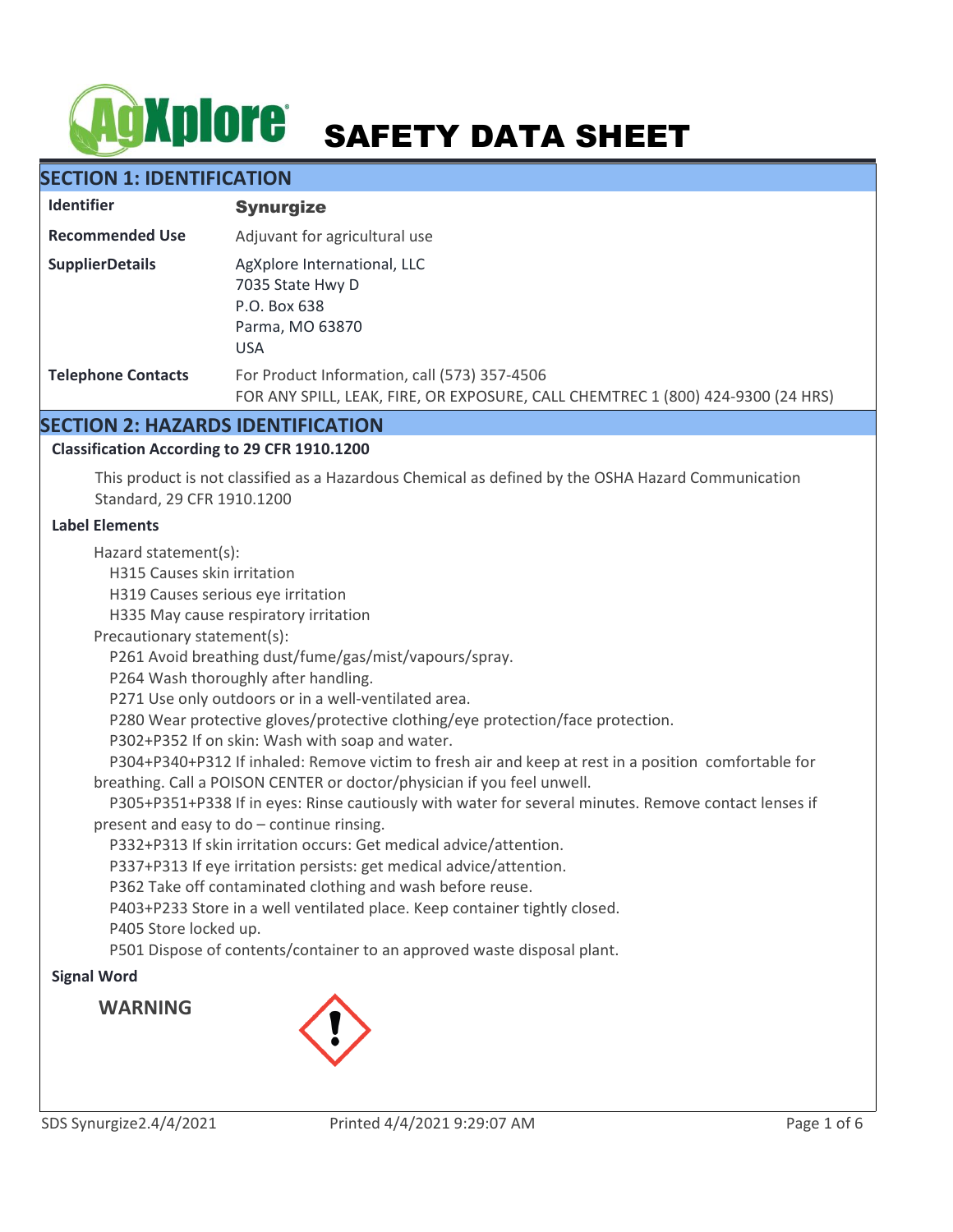# **KEEP OUT OF REACH OF CHILDREN**

#### **Other Hazards**

No other known hazards.

| <b>SECTION 3: COMPOSITION</b> |                                                              |                   |           |  |  |
|-------------------------------|--------------------------------------------------------------|-------------------|-----------|--|--|
|                               | <b>Ingredient Name</b>                                       | <b>CAS Number</b> | Percent   |  |  |
|                               | Alkylpolyglycosides, Defoamers, and nonionic coupling agents | Mixture           | $>20.0\%$ |  |  |
|                               | Ammonium Sulfate                                             | 7783-18-8         | $>25.5\%$ |  |  |

# **SECTION 4: FIRST AID MEASURES**

#### **Description of First Aid Measures**

If symptoms occur, call a poison control center or doctor for treatment advice.

If in eyes: Hold eye open and rinse slowly and gently with water for 15-20 minutes. Remove contact lenses, if present, after the first 5 minutes, then continue rinsing eye.

If on skin: Take off contaminated clothing. Rinse skin immediately with plenty of water for 15-20 minutes.

If swallowed: Call a poison control center or doctor immediately for advice. Have person sip a glass of water if able to swallow. Do not induce vomiting unless told to do so by a poison control center or doctor. Do not give anything by mouth to an unconscious person.

If inhaled: Move person to fresh air. If person is not breathing, call 911 or an ambulance, then give artificial respiration, preferably by mouth-to-mouth, if possible.

#### **Most Important Symptoms and Effects Acute and Delayed**

Eyes: Contact may cause slight temporary eye irritation. Mist may cause irritation. Corneal injury is unlikely.

Skin: Prolonged contact is essentially nonirritating to skin, and is unlikely to result in absorption of harmful amounts. Repeat

#### **Immediate Medical Attention and Special Treatment**

Treat symptomatically. Have container with you when seeking medical advice.

Note to physician: No specific antidote. Treat symptomatically and according to the condition of the patient.

# **SECTION 5: FIRE-FIGHTING MEASURES**

#### **Extinguishing Media**

Use water fog or fine spray, dry chemical fire extinguishers, carbon dioxide fire extinguishers, or foam. Do not use direct water stream, as this may spread the fire.

#### **Special Hazards Arising from the Substance or Mixture**

Avoid inhaling the fumes.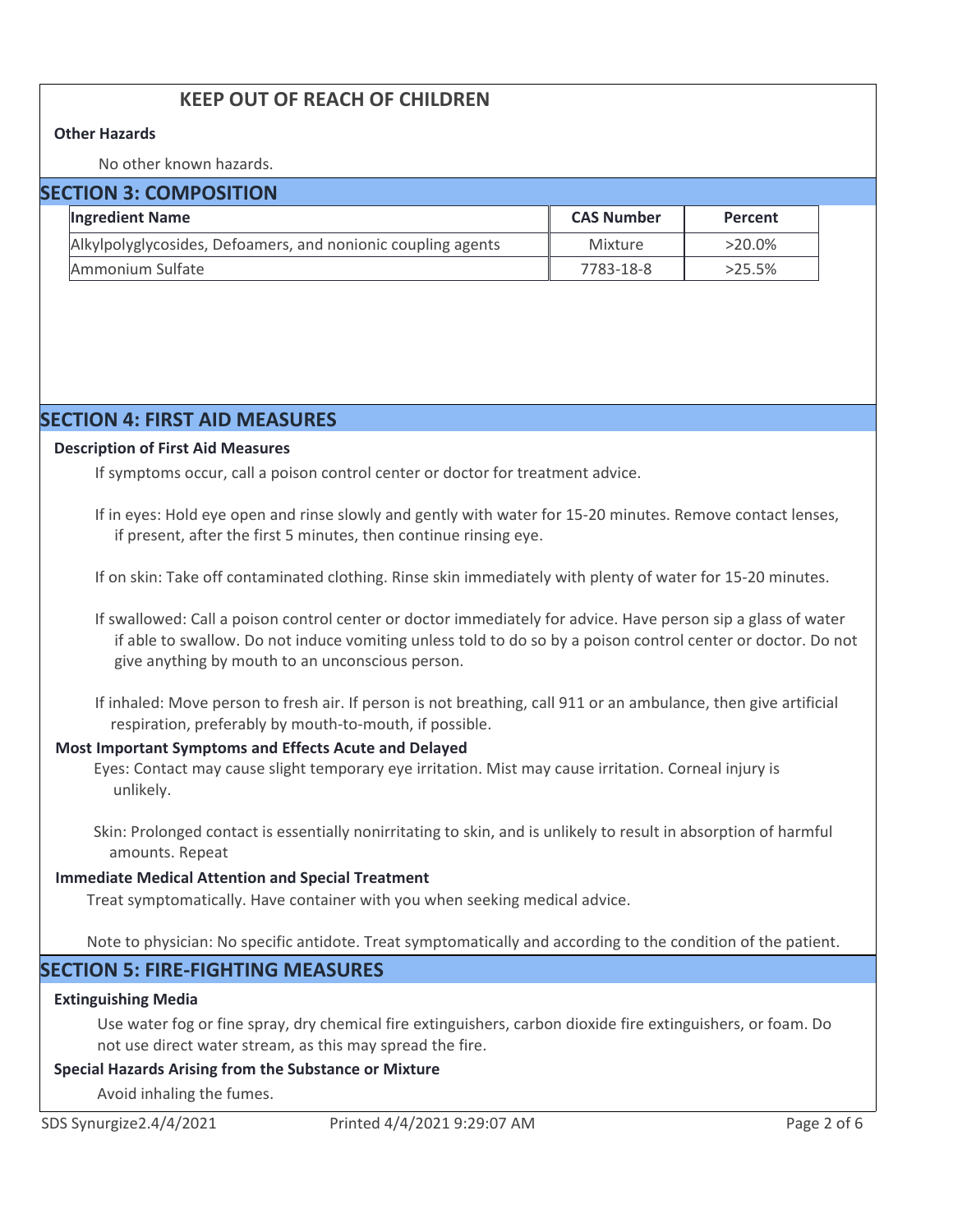#### **Special Protective Equipment and Precautions for Firefighters**

Wear positive-pressure self-contained breathing apparatus (SCBA) and protective fire-fighting gear. If protective equipment is not available or is not used, fight fire from a protected location or safe distance.

Consider the use of unmanned hose holders or monitor nozzles. Keep people away. Isolate the fire and deny unnecessary entry. Move container from fire area if this is possible without hazard.

Immediately withdraw all personnel from the area in case of rising sound from venting safety devices or discoloration of the container. Use water spray to cool fire exposed containers and fire affected zone until fire is out and the danger of reignition has passed.

# **SECTION 6: ACCIDENTAL RELEASE MEASURES**

#### **Personal Precautions Protective Equipment and Emergency Procedures**

Avoid inhalation of vapors, dusts, and spray mist. Avoid contact with skin and eyes. Spilled material may cause a slipping hazard. Use appropriate personal protective equipment (see section 8).

#### **Environmental Precautions**

Prevent further spillage if safe to do so. Prevent from entering into soil, ditches, sewers, waterways, and/or groundwater.

#### **Methods and Materials for Containment and Cleanup**

Contain spilled material if possible. Absorb with inert material and dispose of in accordance with applicable regulations. See additional information in Section 13 Disposal Considerations.

# **SECTION 7: HANDLING AND STORAGE**

#### **Advice on Safe Handling**

Wear protective equipment. Avoid contact with eyes, skin, and clothing. Do not eat, drink, or smoke while handling this product. Ensure adequate ventilation. Avoid inhalation of dusts, vapors, or spray mist. Avoid prolonged exposure. Wash hands thoroughly after handling.

#### **Conditions for Safe Storage**

Store in original container. Do not freeze. Store away from direct sunlight or ultraviolet light. Store in a dry place. Do not reuse empty container. Do not allow water to be introduced into container. Do not contaminate water, food, or feed by storage or disposal.

# **SECTION 8: EXPOSURE CONTROLS/PERSONAL PROTECTION**

#### **Control Parameters**

No TLV/PEL listings for this mixture.

Appropriate engineering controls: Provide adequate ventilation. Provide eyewash station and safety shower.

#### **Exposure Controls**

Personal Protective Equipment: Wear splashproof goggles or shielded safety glasses, chemical-resistant gloves, long pants, long-sleeved shirt, shoes plus socks, and a chemical-resistant apron.

| SECTION 9. PHTSICAL AND CHEMICAL PROPERTIES |                       |                        |  |                                  |                        |
|---------------------------------------------|-----------------------|------------------------|--|----------------------------------|------------------------|
|                                             | <b>Physical State</b> | Liquid                 |  | <b>Evaporation Rate</b>          | Not Established        |
|                                             | Appearance/Color      | Clear to cloudy        |  | Specific Gravity (H2O = $1.0$ )  | 1.131                  |
|                                             | Odor                  | Mild Odor              |  | Solubility in Water (by Weight)  | Dispersible            |
|                                             | <b>Odor Threshold</b> | No test data available |  | <b>Autoignition Temperature</b>  | No test data available |
|                                             | <b>bH</b>             | $7.0 - 8.0$            |  | <b>Decomposition Temperature</b> | No test data available |
|                                             | <b>Freezing Point</b> | 32 °F                  |  | <b>Viscosity</b>                 | Not available          |
|                                             |                       |                        |  |                                  |                        |

# **SECTION 9: PHYSICAL AND CHEMICAL PROPERTIES**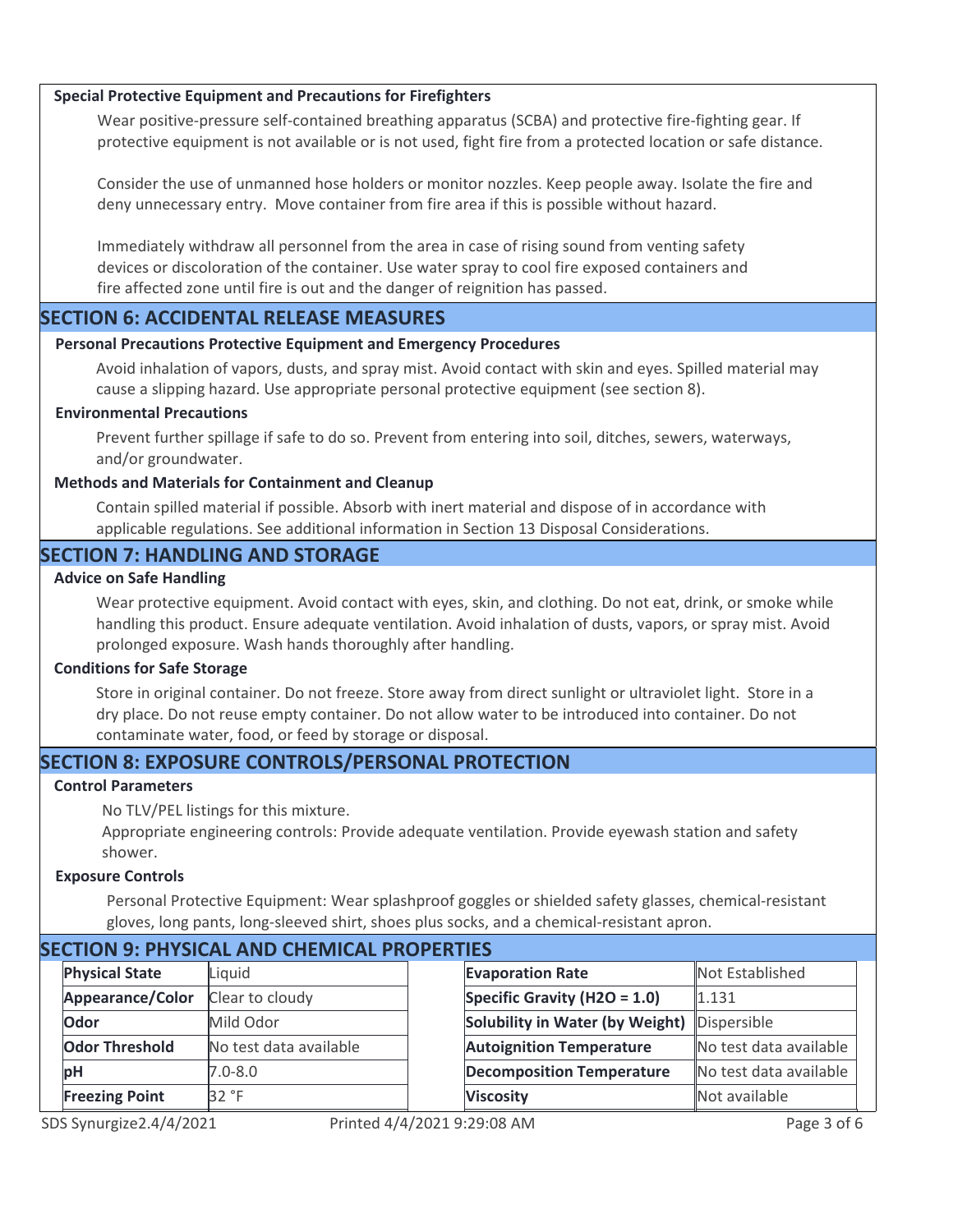| <b>Flash Point</b>    | Closed Cup 102 °C      | <b>Liquid Density</b> | $9.44$ lbs/gal |
|-----------------------|------------------------|-----------------------|----------------|
| <b>Vapor Pressure</b> | No test data available |                       |                |

# **SECTION 10: STABILITY AND REACTIVITY**

#### **Reactivity**

Stable. No dangerous reaction potential known under normal conditions of use.

#### **Chemical Stability**

Stable under normal temperature and storage conditions.

#### **Possibility of Hazardous Reactions**

Stable under normal conditions.

#### **Conditions to Avoid**

Avoid exposure to strong oxidizers, strong bases, and strong acids. Avoid extreme heat, open flame, sparks, and other sources of ignition.

#### **Incompatible Materials**

Strong acids, strong bases, and strong oxidizers.

#### **Hazardous Decomposition Products**

Decomposition products depend upon temperature, air supply, and the presence of other materials. Decomposition products may include, but are not limited to: aldehydes, alcohols, esters, and organic acids.

# **SECTION 11: TOXICOLOGICAL INFORMATION**

#### **Information on Toxicological Effects**

ROUTES OF EXPOSURE Eye contact: May cause irritation. Skin contact: Can be absorbed, may cause irritation. Inhalation: Unknown. Ingestion: Unknown.

#### EXPOSURE SYMPTOMS

 Eye irritation: stinging, tearing, redness, swelling, and blurred vision. Skin irritation: Burning and skin damage. Allergic skin reaction:Redness and rash.

#### ACUTE AND CHRONIC EFFECTS

Contact may irritate or burn eyes. Components may be absorbed into the body through the skin. Prolonged inhalation may be harmful. Prolonged exposures may cause chronic effects.

ACUTE TOXICITY Oral: N/A Dermal: N/A Eye damage/eye irritation: May cause slight temporary eye irritation. Mist may cause eye irritation. Skin corrosion/irritation: N/A Carcinogenicity: N/A

# **SECTION 12: ECOLOGICAL INFORMATION**

# **Ecotoxicity**

This product is not classified as environmentally hazardous. Aquatic Acute Toxicity: EC50 Algae: N/A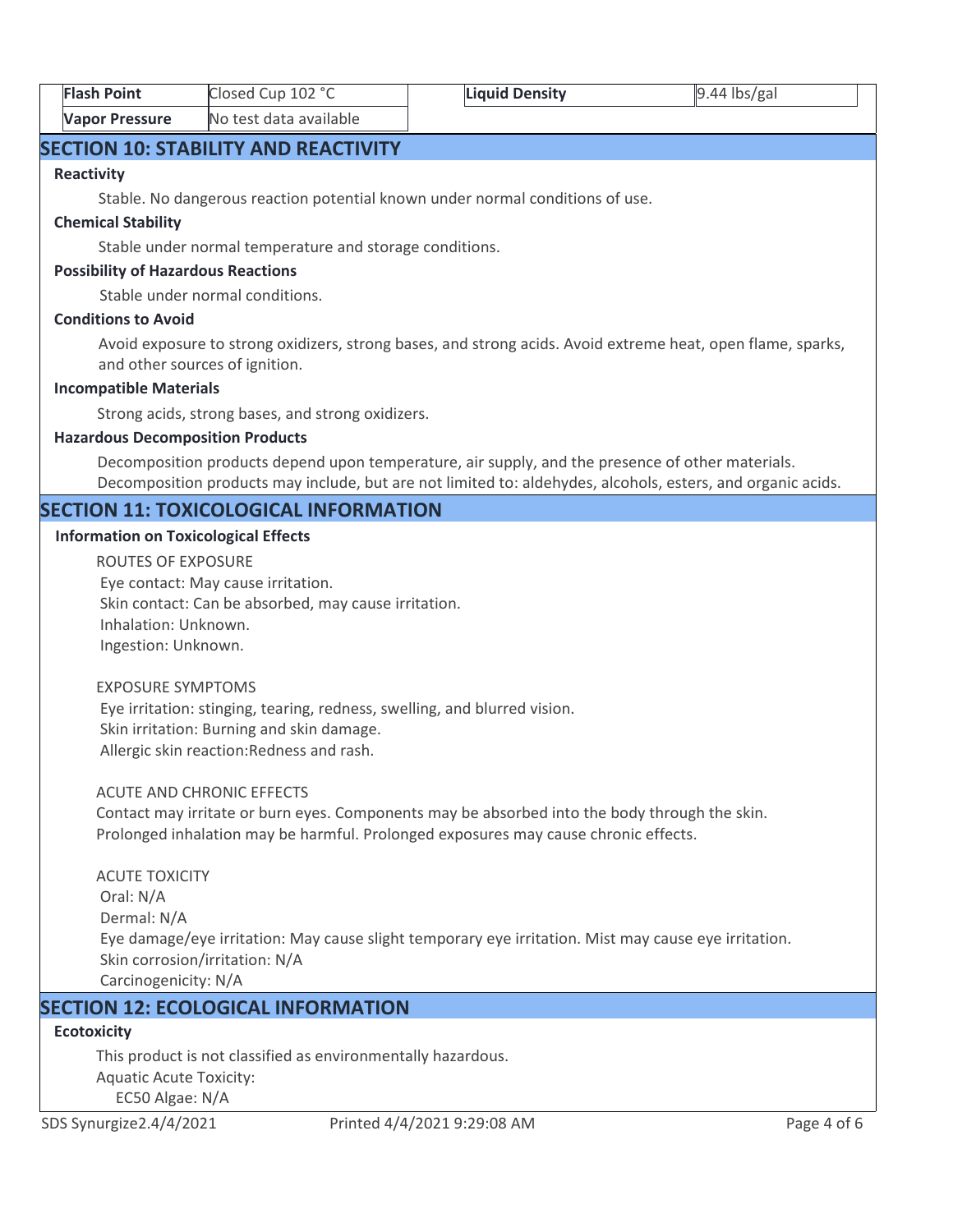LC50 Crustacea: N/A LC50 Fish: N/A

#### **Persistence and Degradability**

Material is readily biodegradable.

#### **Bioaccumulative Potential**

No data available.

#### **Mobility in Soil**

No data available.

# **Other Adverse Effects**

No other known adverse effects.

# **SECTION 13: DISPOSAL CONSIDERATIONS**

#### **Waste Treatment Methods**

Do not reuse empty container. Triple rinse, then offer for recycling or disposal in a sanitary landfill, or by other means in accordance with local, state, and federal regulations.

Dispose of waste materials at an approved waste disposal facility. Do not dump material in sewer or any body of water, or on the ground.

# **SECTION 14: TRANSPORT INFORMATION**

#### **Transportation**

DOT Non-Bulk: Not Regulated DOT Bulk: Not Regulated

#### **SECTION 15: REGULATORY INFORMATION**

#### **Safety, Health, and Environmental Regulations**

NFPA Hazard Rating: (0 = Least, 1= Slight, 2=Moderate, 3=High, 4= Severe)

- 0 Health
- 1 Fire
- 0 Reactivity

SARA Title III Hazard Notification and Reporting:

 Section 302 Extremely Hazardous Substances: This product is not known to contain any Extremely Hazardous Substances.

Sections 311 and 312 Hazard Categories:

Immediate (Acute) Health Hazard: No

Delayed (Chronic) Health Hazard: No

- Fire Hazard: No
- Reactive Hazard: No

Sudden Release of Pressure Hazard: No

 Section 313 Toxic Chemical Release: This product does not contain any chemical components that exceed the threshold reporting quantities in Section 313.

CERCLA Hazardous Substances List (40 CFR 302.4): Not listed

U.S. Toxic Substances Control Act (TSCA): All components of this product are on the TSCA Inventory or are exempt from TSCA Inventory requirements under 40 CFR 720.30